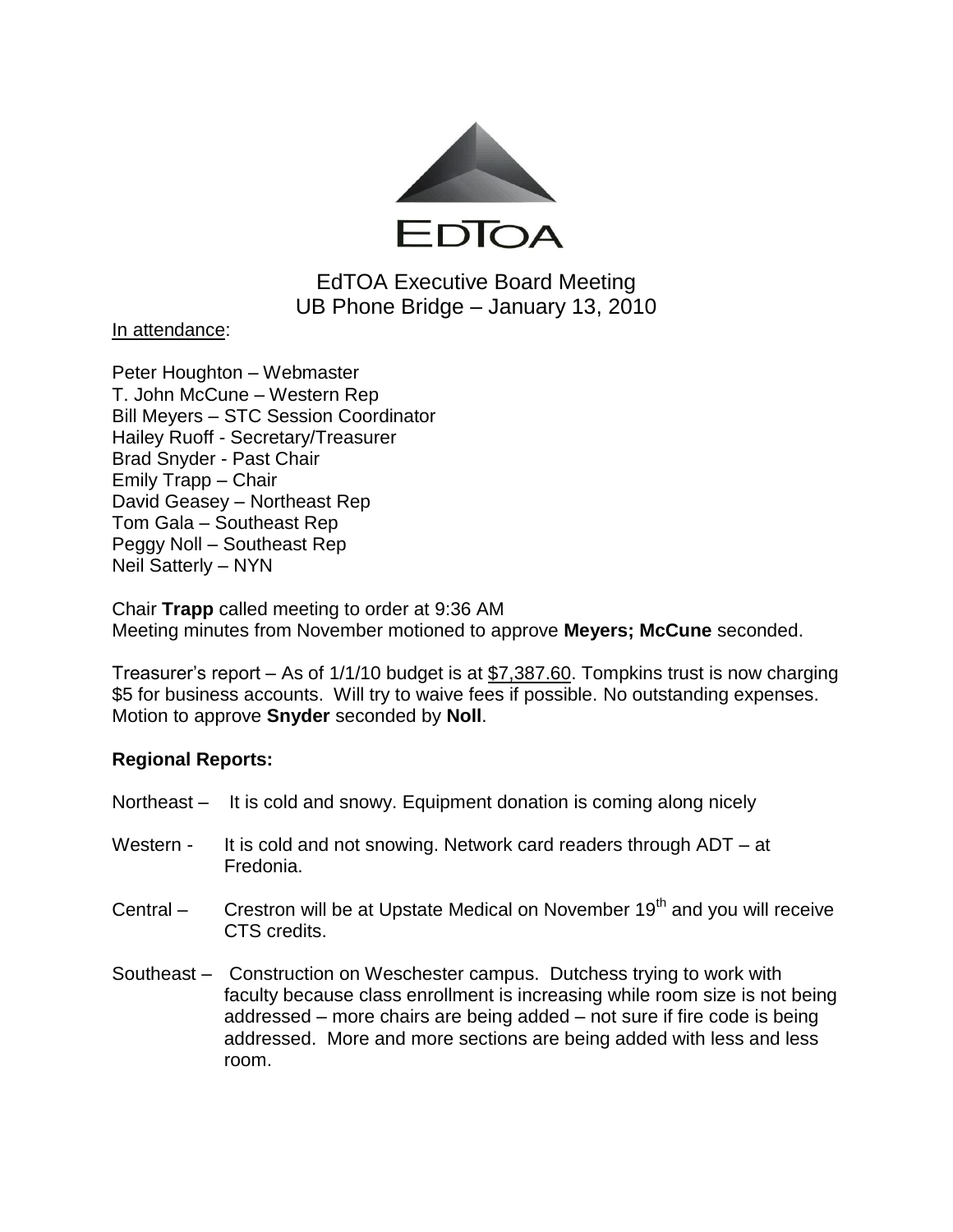- NYN- Forwarded article on overcrowded classrooms. Sponsorship for STC Accordant would be willing – would like to know if they could assist us in some sort of unified message to the Chancellor. Chief Engineer Patrick Roach has taken a position with Cisco. Poplawski will be taking over the supervision portions and then they will try to hire out some of the IT projects. Received call from SLN because they are receiving slowdowns and freezes because courses are being loaded with rich media and digital uploads. Bandwidth cannot handle the increase in file size. Martin Luther King event will be broadcast on Sunday. SUNYSAT antennas only  $\frac{1}{2}$  of the campuses have active satellites – if interested in having antennas re-pointed please contact NYN.
- Web Conferences are not updated. they are from 2005. New members from Southeast – should be sent to Peter and Jeff.

## **OLD Business:**

Service Award - Requesting nominations.

- Marketing- Scholarship Information ready to go just need STC website updated. Ruoff will send to Trapp to send out to entire list.
- STC **Session Planning** Session Ideas for 2010 Get speakers names and presentation write up to Meyers.

**Closed Captioning** – ADA issues; web

**LED** 

**Digital Signage** – Beiker will be taking this on. Quinn might have some info an this and may be willing to co-present (Meyers informed us of this).

**Extron –** emerging technologies. Bill is onboard.

**Learning Commons** – The Library as a Learning Commons and Collaborative environment. Gail Wood and Anita Kukien from Cortland will present. Ruoff will get write up for website and send to Meyers.

**Classrooms** – multiple interactive areas where faculty member teaches from the middle. Is the technology flexile enough for this type of collaboration?

Supporting Teaching and Learning Centers (is this the same as the Learning Commons?) – YES – see above.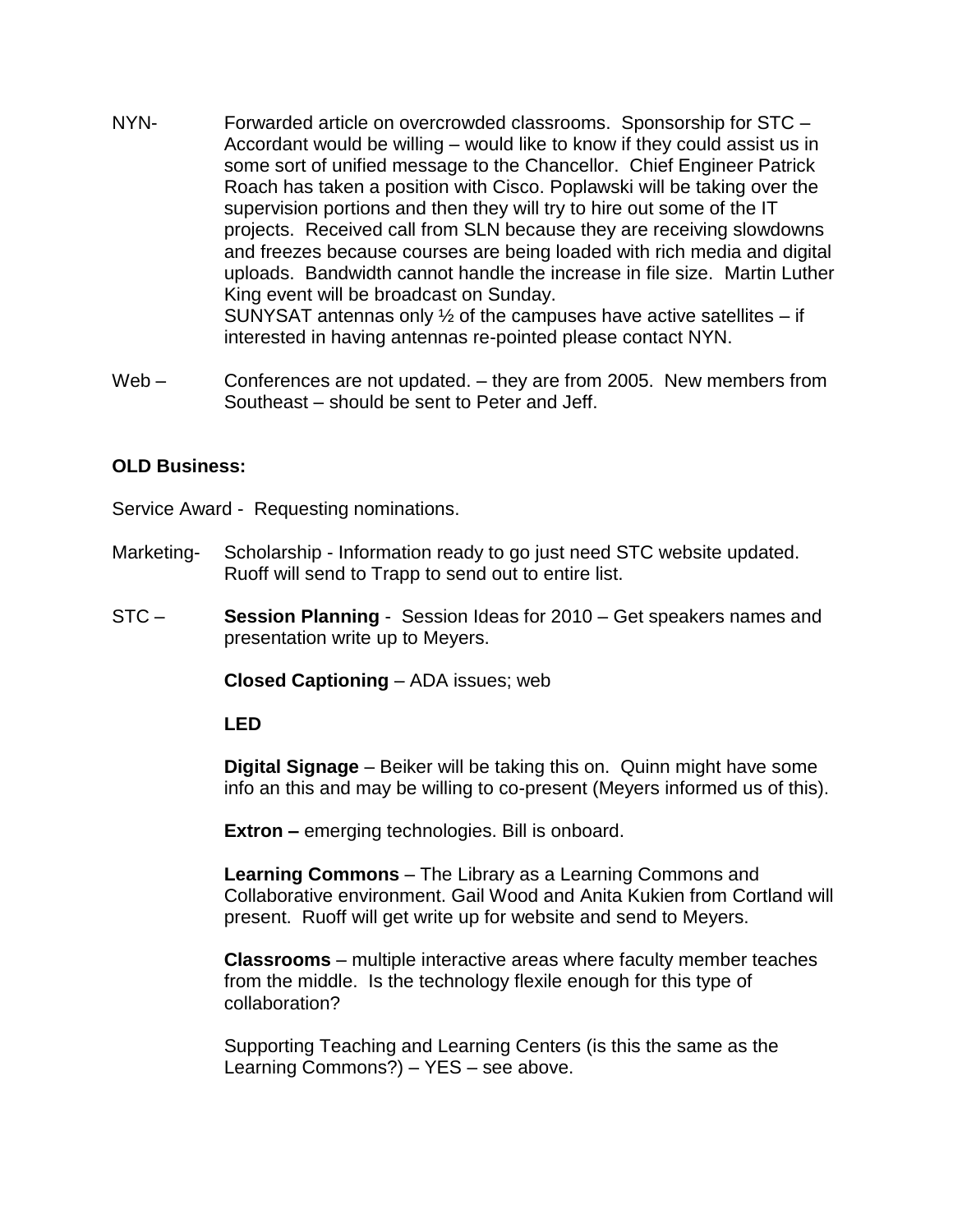**Birds of a Feather** –how we are dealing with overcrowding - **How are you dealing with staffing cuts? –**

**Course Capturing –** repeat of STC 2009 or UPDATE from Virtual STC

CCUMC - Annual conference this October. Trying to push EdTOA people to participate – private and public campuses involved. Donahue is trying to apply for grants for EdTOA folks to attend.

## **NEW Business:**

- Chancellor- She has agreed to be the keynote speaker for STC 2010 Trapp would like to meet with her as Chair (with chair-elect McQuin) and perhaps all group chairs to talk to her about our specific areas.
- SUNY Net MediaSite hosting. Snyder wanted to know if Trapp received any information on the server. Cortland is interested in the Beta testing and was not sure if it was free to SUNY or if there was a price tag to this. Trapp will contact

Chair **Trapp** motion to close **<<Not sure who motioned>>** seconded by Meyers meeting ended at ???? AM.

Respectfully submitted:

Hailey M. Ruoff **Secretary** 

PLEASE CHECK THIS LIST AND NOTIFY SECRETARY OF ANY UPDATES:

Current Representation:

| Central:   | David McQuin,   | Christopher Baycura  |
|------------|-----------------|----------------------|
| Western:   | T. John McCune, | <b>Frank Mancini</b> |
| Northeast: | David Geasey,   | Roseann Anzalone     |
| Southeast: | Tom Gala,       | Peggy Noll           |

Chair: Emily Trapp Past Chair: Brad Snyder Chair Elect: Dave McQuin Secretary/Treasurer: Hailey M. Ruoff

CCIO Liaison: Jeff Donahue

Webmaster: Peter Houghton